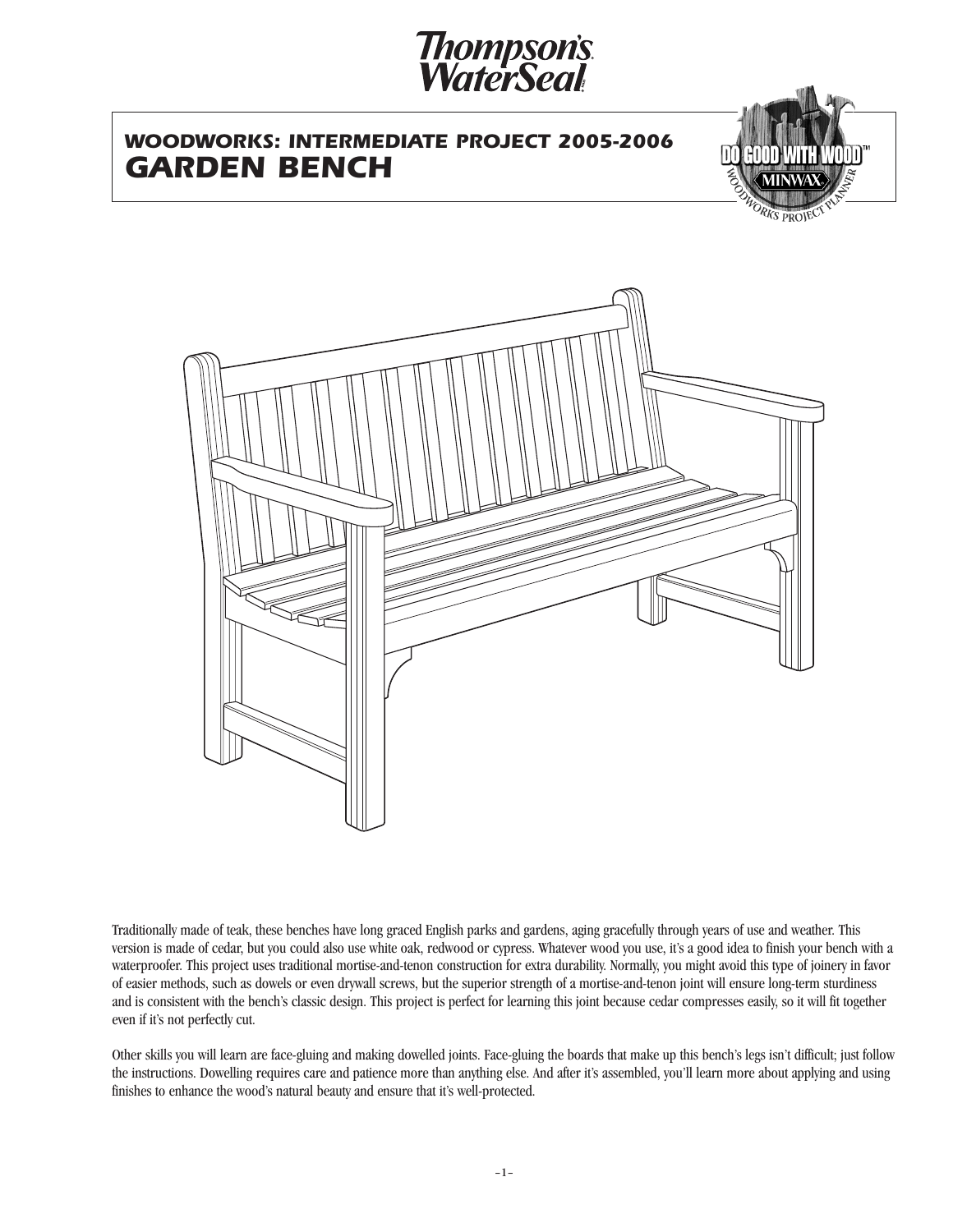## *TOOLS REQUIRED*

## **Hand Tools**

- Pipe clamps
- Dowelling jig
- Square
- Wood files
- Sanding block
- Chisels
- Mallet
- 3/8" plug cutter
- Paintbrush and paint tray

#### **Power Tools**

- Table saw or radial arm saw
- Router and a straight bit and 3/16" and 3/4" rounding-over bits
- Portable jigsaw or band saw
- Electric drill or drill press
- Electric sander
- Jointer (optional)

## **Miscellaneous**

- Tape measure
- Pencil
- Safety glasses
- 120-, 150- and 220-grit sandpaper
- Clean, lint-free cloths
- Respirator
- Gloves for finishing
- Mineral spirits (for oil-based wood protector)
- Water-filled metal container with tight-fitting lid (for oil-based wood protector)
- Minwax® Stainable Wood Filler
- Waterproof glue (resorcinol)

# *SHOPPING LIST*

**NOTE:** Instead of cedar, you can also use white oak, redwood or cypress, all of which are naturally rot-resistant. Whichever wood you choose, be sure to select a mostly knot-free grade.

| <b>Item</b>                  | <b>Quantity</b> |
|------------------------------|-----------------|
| 2" x 4" x 8' clear cedar     |                 |
| 1" x 6" x 8' clear cedar     | 6               |
| #8 3" galvanized deck screws | 16              |
| #8 2" galvanized deck screws |                 |
| 6d galvanized finish nails   | 20              |
| $5/16$ " x 1-1/2" dowel pins | 48              |
| 1/4" birch dowel rod         | 18"             |

# *WOOD FINISHING PRODUCTS*

## **Recommended Finish**

Thompson's® WaterSeal® Advanced Natural Wood Protector

## *CUTTING LIST*

| Key                       | Part              | Pcs.           | <b>Dimensions</b>                   |
|---------------------------|-------------------|----------------|-------------------------------------|
| A                         | back legs         | 2              | $2 - 1/4$ " x 5-1/4" x 34"          |
| B                         | front legs        | 2              | $2 - 1/4$ " x $2 - 1/4$ " x $24$ "  |
| $\overline{\mathfrak{c}}$ | arms              | 2              | $1-1/2$ " x 3-1/2" x 21"            |
| $\overline{\mathbf{D}}$   | back seat rail    | 1              | $1-1/2$ " x 3" x 58-1/2"            |
| E                         | front seat rail   | 1              | $1 - 1/2$ " x 3" x 58-1/2"          |
| F                         | side seat rails   | 2              | $1-1/2$ " x 3" x $16-1/2$ "         |
| G                         | seat supports     | 2              | $1-1/2$ " x 3" x $16-1/4$ "         |
| H                         | top rail          | 1              | $1 - 1/2$ " x $2 - 1/2$ " x 58-1/2" |
| Ī                         | leg braces        | $\overline{2}$ | $1-1/2$ " x 2" x $16-1/2$ "         |
| K                         | front rail braces | $\overline{2}$ | $3/4$ " x $3-1/2$ " x $3-1/2$ "     |
| $\overline{L}$            | seat slats        | 5              | $3/4$ " x 2-1/2" x 60"              |
| M                         | back slats        | 12             | $3/4$ " x 1-1/2" x 14-1/2"          |
| N                         | tenon pins        | 8              | 1/4"- dia. x 2" birch dowels        |

## **Alternate Finish**

Thompson's® WaterSeal® Waterproofer PLUS Tinted Wood Protector, which is available in five colors: Honey Gold, Natural Cedar, Rustic Red, Nutmeg Brown and Coastal Gray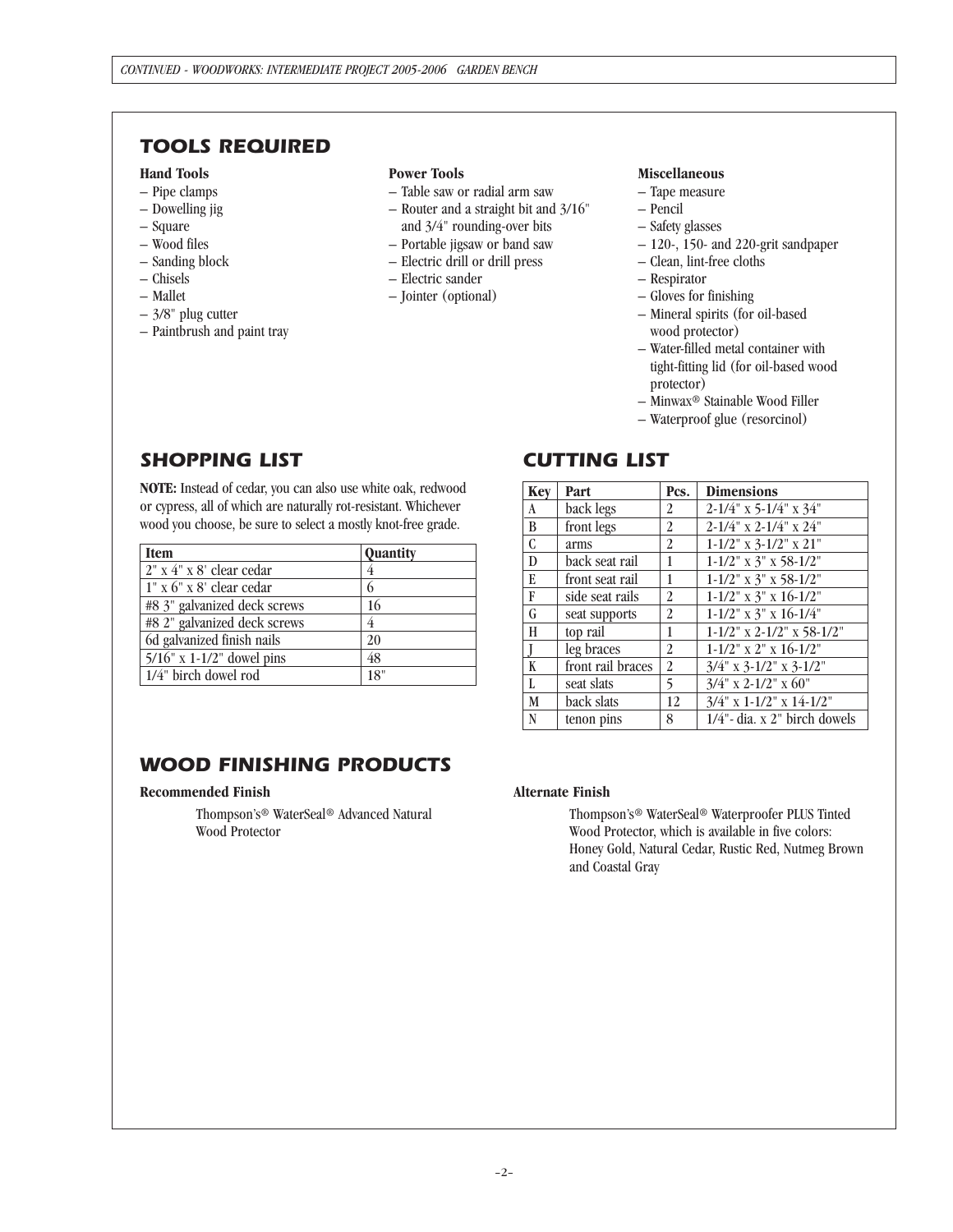## *BEFORE YOU BEGIN*

Good craftsmanship begins and ends with good work habits, so make the following steps part of your routine workshop practice. If you have any doubts or questions about how to proceed with a project, always discuss them with your instructor.

- Carefully and fully review plans and instructions before putting a tool to the project lumber.
- Work sensibly and safely. Wear safety goggles and the appropriate respirator whenever making sawdust or working with thinners or other solvents.
- At the end of every work session, clean up your shop area and put away all portable tools.

## *CUTTING AND ASSEMBLY PROCEDURE*

*Woodworker's Tip: To have stock thick enough for the legs of the bench, you'll probably have to laminate three thicknesses of 3/4" material. (The Shopping List assumes this.) Cut the boards an inch or two longer than you need, and bond them together with waterproof glue (Fig. 2). When you're gluing, line up the edges of the boards to minimize work later. Don't use regular carpenter's glue for an outdoor project like this. It won't stand up to the weather. You can use a resorcinol glue, which comes in two parts, a liquid and a powder. This is an excellent glue that should be applied at room temperature or above.*

#### **Building the Legs and Frame**

**1.** From a triple lamination of 1x6s, cut both front legs (B) to the dimensions shown on the Cutting List.

**2.** From another triple lamination, rip each back leg (A) to a width of 5-1/4".

**3.** Lay out the angle cuts on the back legs according to the dimensions shown in Fig. 3. Cut out the legs, using either a band saw, a jigsaw with a long blade, or even a handsaw to cut the angled part of the back legs. Fig. 3 also shows the dimensions for rounding the tops. Use a jigsaw for these cuts.

**4.** Cut out the seat supports (G) and side seat rails (F) according to the dimensions shown in Fig. 4. Cut out the arms (C) according to the dimensions shown in Fig. 5. Cut out the front rail braces (K) according to the dimensions shown in Fig. 1.

## **Cutting the Mortises and Tenons**

**5.** Lay out and cut tenons on the ends of the rails (D, E, F, and H) and leg braces (J) according to the dimensions shown in Fig. 1. You can cut these entirely with a handsaw, but you will get more accurate results by using a router to remove the waste from the "cheeks" (flat sides) of the tenon. Use the router with its fence attachment, and set it to make a 1-1/2"- wide x 1/2"- deep cut.

**6.** Cut the tenons to width with a small handsaw. Cut them a little oversize, then file them later to fit tightly into the mortises.

**7.** Pencil in the outlines of the mortises on the legs, drill 5/8" holes inside the outlines to clear out most of the waste, and then chisel out and square off the sides and ends. A drill press or dowelling jig (shown in Fig. 6) will ensure that your holes are vertical. Otherwise, you can hold a square against the wood to guide the drill.

**8.** Test the fit of each tenon in its corresponding mortise, and file the tenon or chisel the mortise to adjust the fit. The tenon should be snug and hard to push in by hand, but easily tapped in (not pounded) with a wood or rubber mallet.

#### **Assembling the Bench**

**9.** Drill holes for the plugs and clearance holes for the screws in the arms(C), front and back seat rails (D and E), front rail braces (K), and back legs (A). Drill dowel holes for the back slats (M) using the dowelling jig.

**10.** Using a router and 3/16" rounding-over bit, round the edges of the legs (A and B), the leg braces (J), the bottom edges of side seat rails (F), and the exposed edges of the front rail braces (K). Also round the edges of the back slats (M), the top edges of the seat slats (L) including the ends, the bottom edges of the top rail (H), the top and bottom edges of the back seat rail (D), and all edges of the front seat rail (E) except the front top edge. Rout slowly to avoid splintering as you cut. Finish-sand all pieces with 220-grit sandpaper.

*Woodworker's Tip: When routing cedar, you may have trouble with the wood chipping out along the length of a cut, especially when you're rounding over the edges. You can reduce tear-out by routing slowly, using a sharp bit and cutting in a few shallow passes until you reach the desired depth.*

**11.** Assemble the end pieces (A, B, F, and J). Use waterproof glue and clamp the joints tightly until they are dry. Don't attach the arms yet.

**12.** The mortises in the legs for the back and front rails will be blocked at the bottom by the tenons of the side rail you just glued. Chisel this little piece of tenon out, along with any squeezed-out glue.

**13.** Glue and insert the 5/16"dowel pins into the back slats (M). Assemble the back by gluing the slats into one rail first. Test fit the other rail, then glue it on.

**NOTE:** When assembling the back of the bench all slats should be fitted to the bottom rail before the top rail is put on.

**14.** Using a router with a 3/4" rounding-over bit, round over the top edges of the top rail (H) and the front top edge of the front rail (E).

**15.** Finish-sand the remaining rails, the arms (C), the seat supports (G), and the front rail braces (K).

**16.** Glue and clamp together the rails, the back assembly and the end assemblies. Drill pilot holes, then screw on the seat supports (G) and braces (K).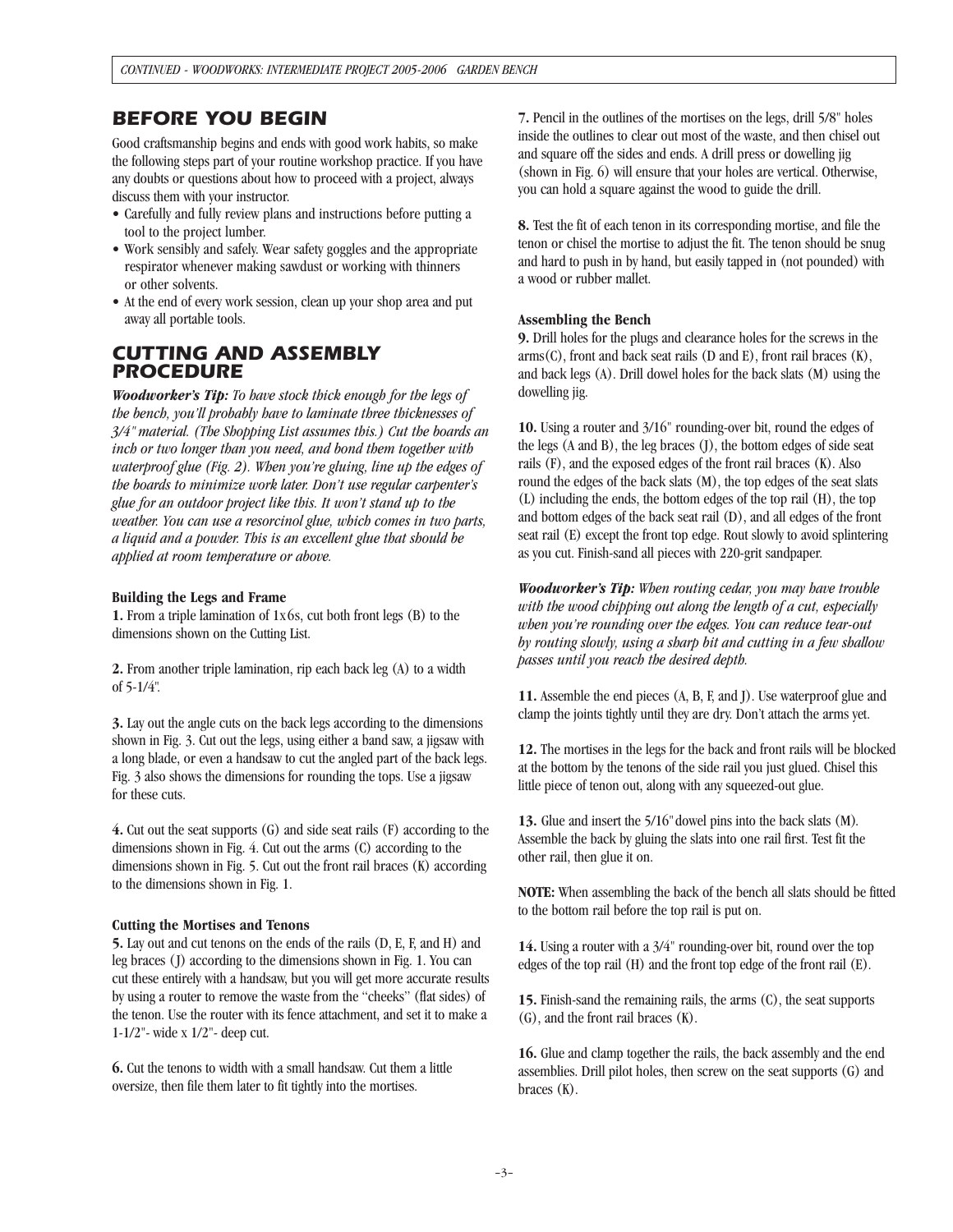*Woodworker's Tip: Your clamps might not be long enough for the final assembly of the bench. If you have some shorter pipe clamps, you can hook two together or buy a threaded plumbing coupler to screw the two pipes together. Another approach is to extend the reach of a single clamp with a long piece of plywood. Screw a block of wood onto it at one end to bear against the bench, and cut a hole in the other end of the plywood to house the "foot" end of the clamp (the one without the handle).*

**17.** After drilling pilot holes, nail on the seat slats (E) and set the nail heads below the surface. Drill the holes for the tenon pins (N). Glue and tap them in flush with the surface. Wipe off excess glue. Attach the arms. Cut cedar plugs with a 3/8" plug cutter and glue them over the screws attaching the arms. Sand the plugs flush with the surface.

**18.** Give your bench a final sanding before applying the protective finish.

## *PROTECTING YOUR PROJECT*

Any type of wood that's used outdoors needs protection from water damage. There are a variety of protective coatings available, including clear and tinted wood protectors and semi-transparent and solid stains. Each of these finishes has a different look and maintenance requirement.

We've chosen Thompson's® WaterSeal® Advanced Natural Wood Protector to provide complete protection for your project. It not only prevents water damage, but the coating also resists mildew and U.V. (ultraviolet radiation in sunlight) damage, and it exceeds industry standards for waterproofing on wood. This product is also available in five beautiful sheer wood tones.

#### **FINISHING TIPS**

• Coverage: The approximate coverage of Thompson's® WaterSeal® Advanced Wood Protector on cedar is 200 square feet per gallon. For the alternate finishes we will suggest later, the approximate coverage of Clear Wood Protector is 300 to 400 square feet per gallon, and Tinted Wood Protector is 250 to 300 square feet per gallon.

## **Recommended Finish**

For the best protection against sun and water damage, use a Thompson's® WaterSeal® Advanced Wood Protector (in Natural or Tinted).

**19.** Before applying Thompson's® WaterSeal® Advanced Wood Protector, the wood surface must be free of all dirt, wood dust and contaminants. Read and follow the directions found on the back of the can. Then do a trial test before full application. The surface may darken slightly with application and color appearance is different when the wood is fully dry.

*Woodworker's Tip: Cedar and redwood have natural characteristics that require special treatment to enhance beauty and waterproofing performance. If you're using weathered wood that needs cleaning, the wood may require a brightener to neutralize it and restore its color after using a wash or cleaner. Wait 48 hours after application of the brightener to apply this product.*

*If you only use water for cleaning, wait at least 2 hours before applying Thompson's® WaterSeal® Advanced Wood Protector. Allow longer drying time (4 hours) on overcast or cooler days below 60° F. It isn't necessary for the surface to dry completely before applying this product.*

**20.** When applying this product, do not use it with other waterproofing products, as variations in the final appearance of the wood may result. Do not thin. To ensure good penetration, do not apply in direct sunlight or on hot days. Be sure that both surface and air temperature are above 50° F and below 95° F during application and for 48 hours after application. If you're working outside do not apply product if rain is forecasted within 24 hours of application.

**21.** Shake or stir contents for a minimum of 2 minutes before use. Intermix all containers (of the same color) to be used to assure color uniformity.

**22.** Apply using a paint pad or brush. Do not apply using a roller. For small projects, a brush is the preferred applicator.

**23.** Apply only one thin, even coat. DO NOT APPLY A SECOND COAT. A heavier, or additional coat will not improve performance nor appearance. Avoid puddling. Tackiness will result if over-applied. Tackiness may also occur if the overnight temperature falls below 50°F within 48 hours of application. Drying time will vary depending on wood surface and humidity. Allow a minimum of 12 hours before using the bench.

**24.** If using Thompson's® WaterSeal® Advanced, clean brushes and equipment with soap and water. If using oil-based waterproofer, clean brushes and equipment with mineral spirits. Dry product can be removed with mineral spirits.

## **Alternate Finish**

25. Before applying Thompson's<sup>®</sup> WaterSeal<sup>®</sup> Waterproofer PLUS Clear or Tinted Wood Protector, read and follow the directions found on the back of the can. Be sure that both surface and air temperature are above 50° F during application and for 48 hours after application, and if you're working outside, do not apply product if rain is forecasted within 24 hours of application.

**26.** The surfaces must be free of all dirt, wood dust and other contaminants. If the surface is damp or wet from cleaning or weather, allow the surface to dry thoroughly (a minimum of 48 hours) before application.

**27.** Cover plants and shrubs and move all objects that could come in contact with Wood Protector.

**28.** When you apply Clear or Tinted Wood Protector, do not mix it with other waterproofing products because variations in the final appearance of the surface being treated may result.

**29.** Before applying Wood Protector over the entire surface, a small trial patch is recommended to verify color.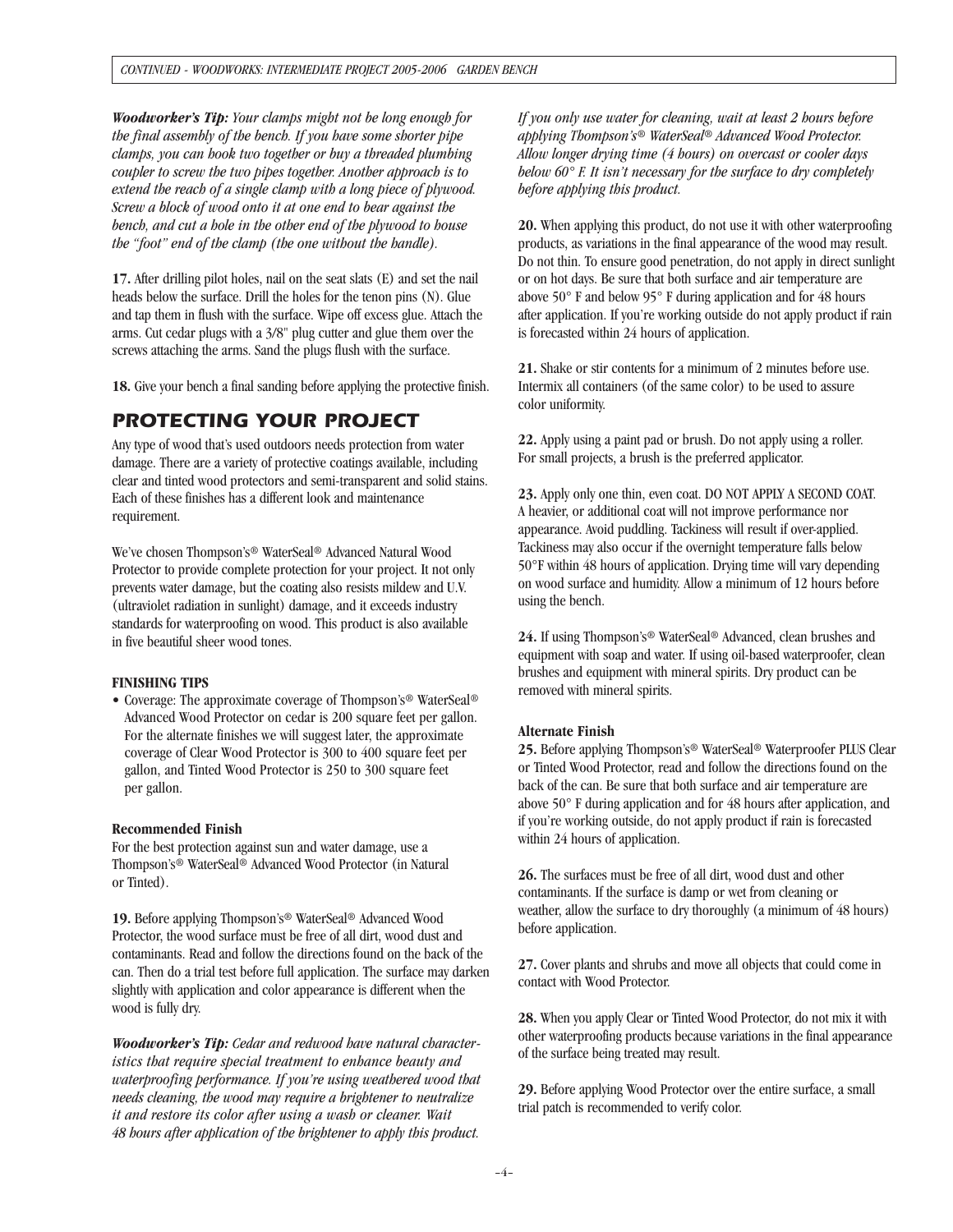**30.** In most applications, only one light coat is necessary. Apply with a brush, roller, applicator pad, or by dipping the piece into the product. Regardless of which application method is used, remove excess within 15 minutes by redistributing it to drier areas or wiping it off.

**31.** Use only with adequate ventilation. Oiliness and tackiness will result if over-applied or applied to wet or damp surface or if overnight temperature falls below 50° F within 48 hours of application. Excessive oiliness caused by over-application may be removed by scrubbing wood with a concentrated degreaser.

**32.** Allow at least 48 hours to dry before you hang the swing. Drying time will vary depending on the substrate, temperature and humidity.

**33.** Clean brushes and equipment with mineral spirits, then rinse with clean water.

**IMPORTANT:** Place rags, steel wool and waste immediately after use in a sealed, water-filled metal container.

**NOTE:** The length of protection will vary depending on environment. Perform the following splash test once a year to see whether reapplication is necessary. Sprinkle water on various sections of surface to be sealed. If water absorbs and darkens color of substrate within 5 seconds, the surface is porous and considered ready to be treated. If water beads up or otherwise sits on top of surface, then surface doesn't need protection at this time. For maximum protection from color change and other damage caused by the sun, reapplication is recommended every year. Vertical and horizontal surfaces will experience color changes at different rates.

## **PRODUCT SAFETY**

For your safety and the safety of those you work with, always read the safety warnings, which manufacturers print on their labels, and follow them to the letter. Typical safety advice and instructions will contain information such as the following:

**WARNING!** Removal of old paint by sanding, scraping or other means may generate dust or fumes that contain lead. Exposure to lead dust or fumes may cause brain damage or other adverse health effects, especially in children or pregnant women. Controlling exposure to lead or other hazardous substances requires the use of proper protective equipment, such as properly fitted respirator (NIOSH approved) and proper containment and cleanup. For more information, call the National Lead Informations Center at 1-800-424-LEAD (in US) or your local health authority.

Contents are **COMBUSTIBLE.** Keep away from heat and open flame.

## Contains **ALIPHATIC HYDROCARBONS.**

**VAPOR HARMFUL.** Use only with adequate ventilation. To avoid overexposure, open windows and doors or use other means to ensure fresh air entry during application and drying. If you experience eye watering, headaches, or dizziness, increase fresh air supply, or wear respiratory

protection (NIOSH/MSHATC23C or equivalent), or leave the area. Avoid contact with eyes and skin. Wash hands after using. Keep container closed when not in use. Do not transfer contents to other containers for storage.

**FIRST AID:** In case of eye contact, flush thoroughly with large amounts of water for 15 minutes and get medical attention. For skin contact, wash thoroughly with soap and water. In case of respiratory difficulty, provide fresh air and call physician. If swallowed, get medical attention immediately.

## **DELAYED EFFECTS FROM LONG-TERM OCCUPATIONAL EXPOSURE.**

Contains solvents that can cause permanent brain and nervous system damage. Intentional misuse by deliberately concentrating and inhaling the contents can be harmful or fatal.

**WARNING:** This product contains chemicals known to the State of California to cause cancer and birth defects or other reproductive harm.

**DO NOT TAKE INTERNALLY. KEEP OUT OF THE REACH OF CHILDREN.**

## **SAFE DISPOSAL OF RAGS AND WASTE.**

**DANGER:** Rags, steel wool, other waste soaked with this product, and sanding residue may spontaneously catch fire if improperly discarded. Immediately place rags, steel wool, other waste soaked with this product, and sanding residue in a sealed, water-filled, metal container. Dispose of in accordance with local fire regulations.

This project was adapted with permission from *Family Handyman* magazine, Home Services Publications, Inc., an affiliate of Reader's Digest Association, Inc., Suite 700, 2915 Commers Drive, Eagan, MN 55121. ©Copyright 1994. All rights reserved. For subscriptions call toll-free: 1-800-666-3111.

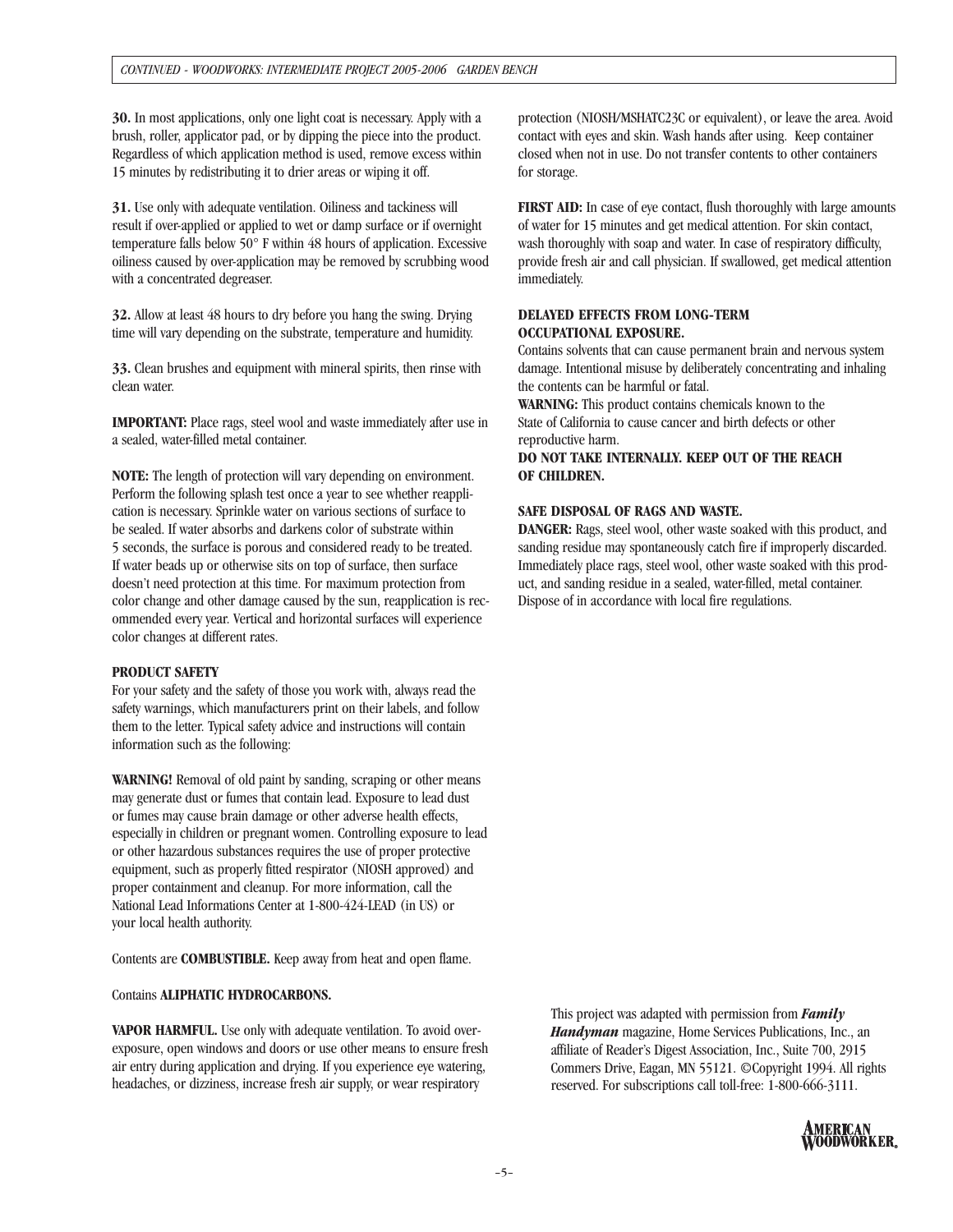# *FIG 1. BENCH DETAIL*



AMERICAN<br>WOODWORKER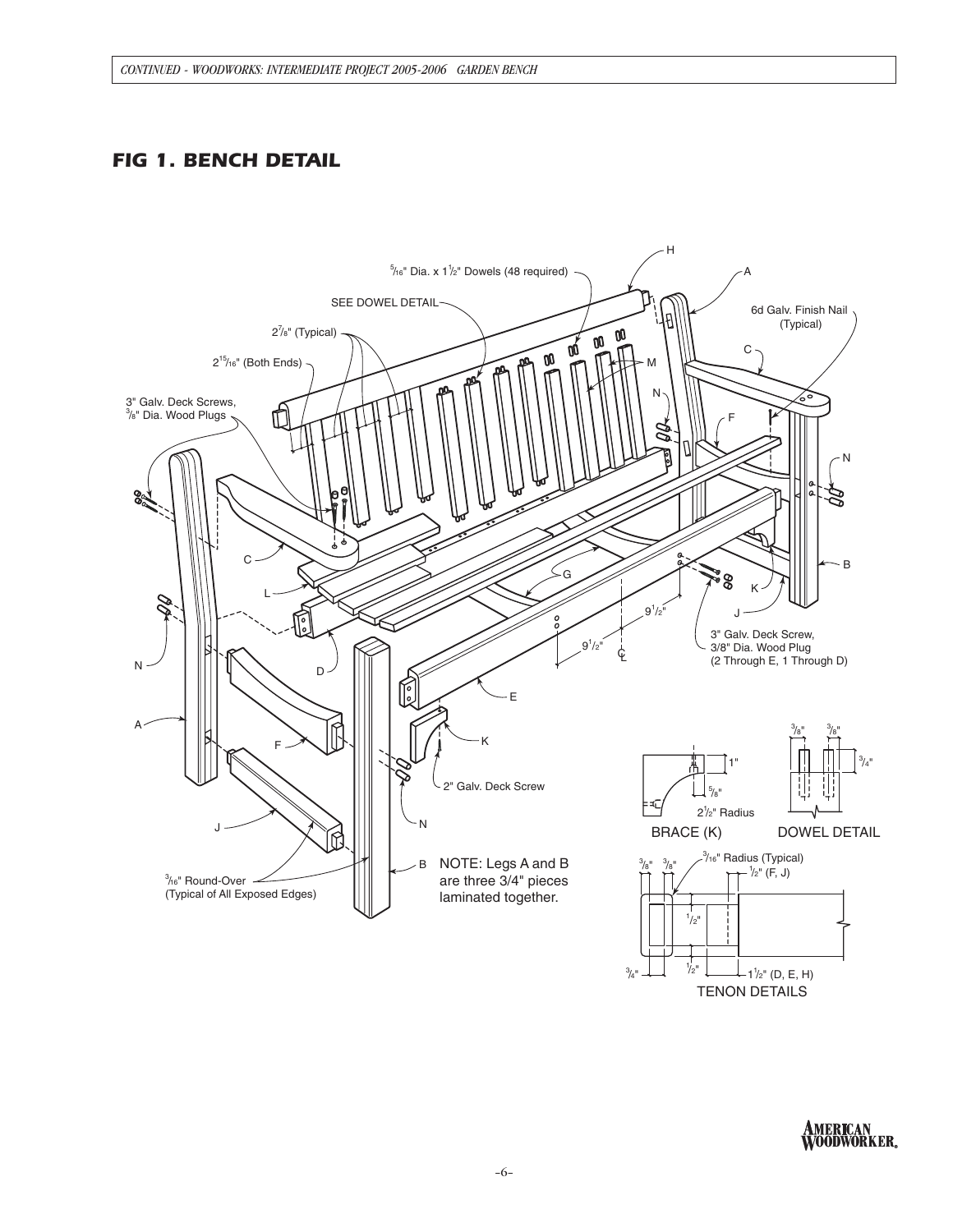# *FIG 2. MAKING THE BACK LEGS*



# *FIG 3. SIDE SECTION VIEW*



NOTE: Legs A and B are three pieces laminated together.

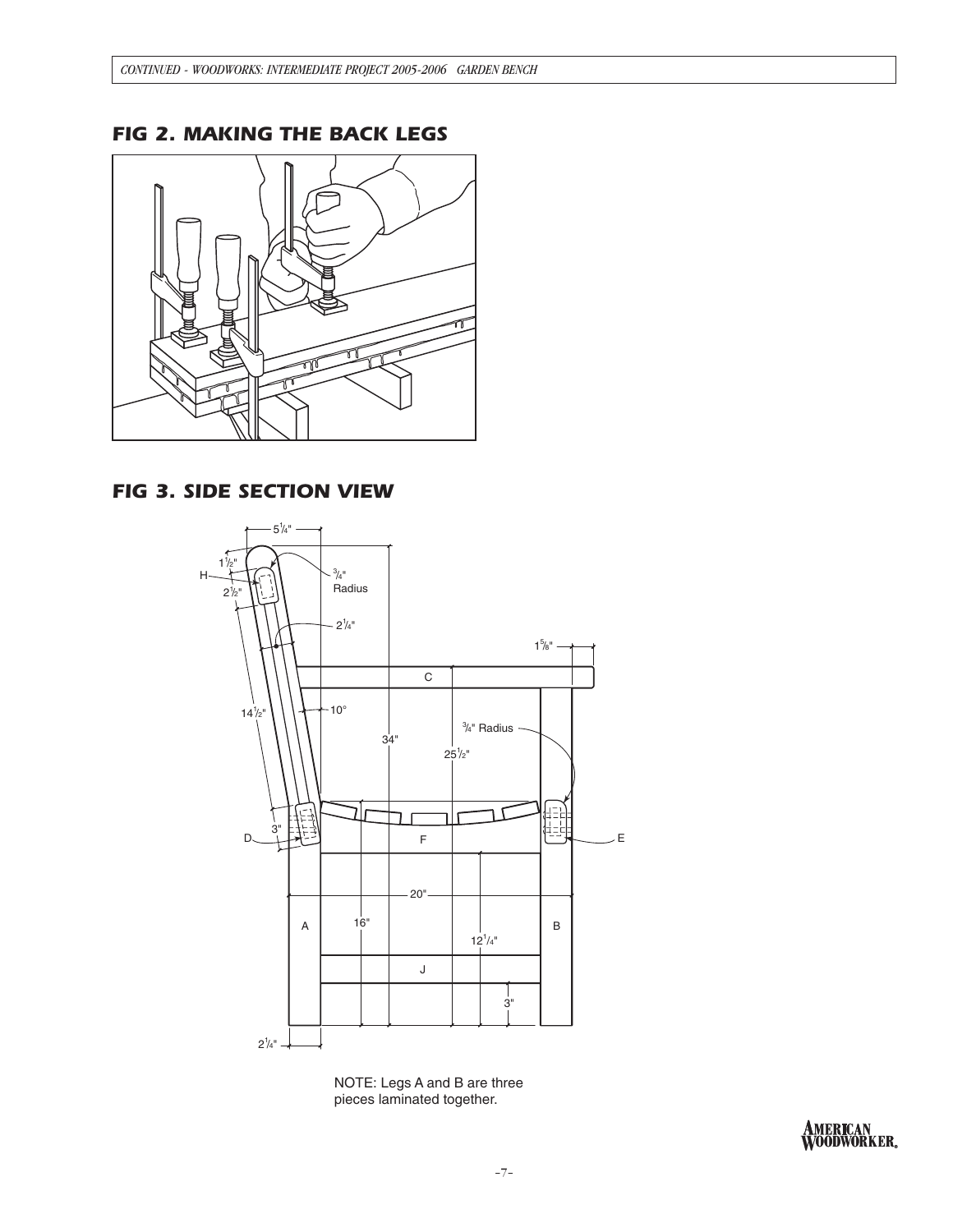# *FIG 4. SEAT RAIL (F) AND SUPPORT (G) DETAIL*



# *FIG 5. ARM (C) DETAIL*